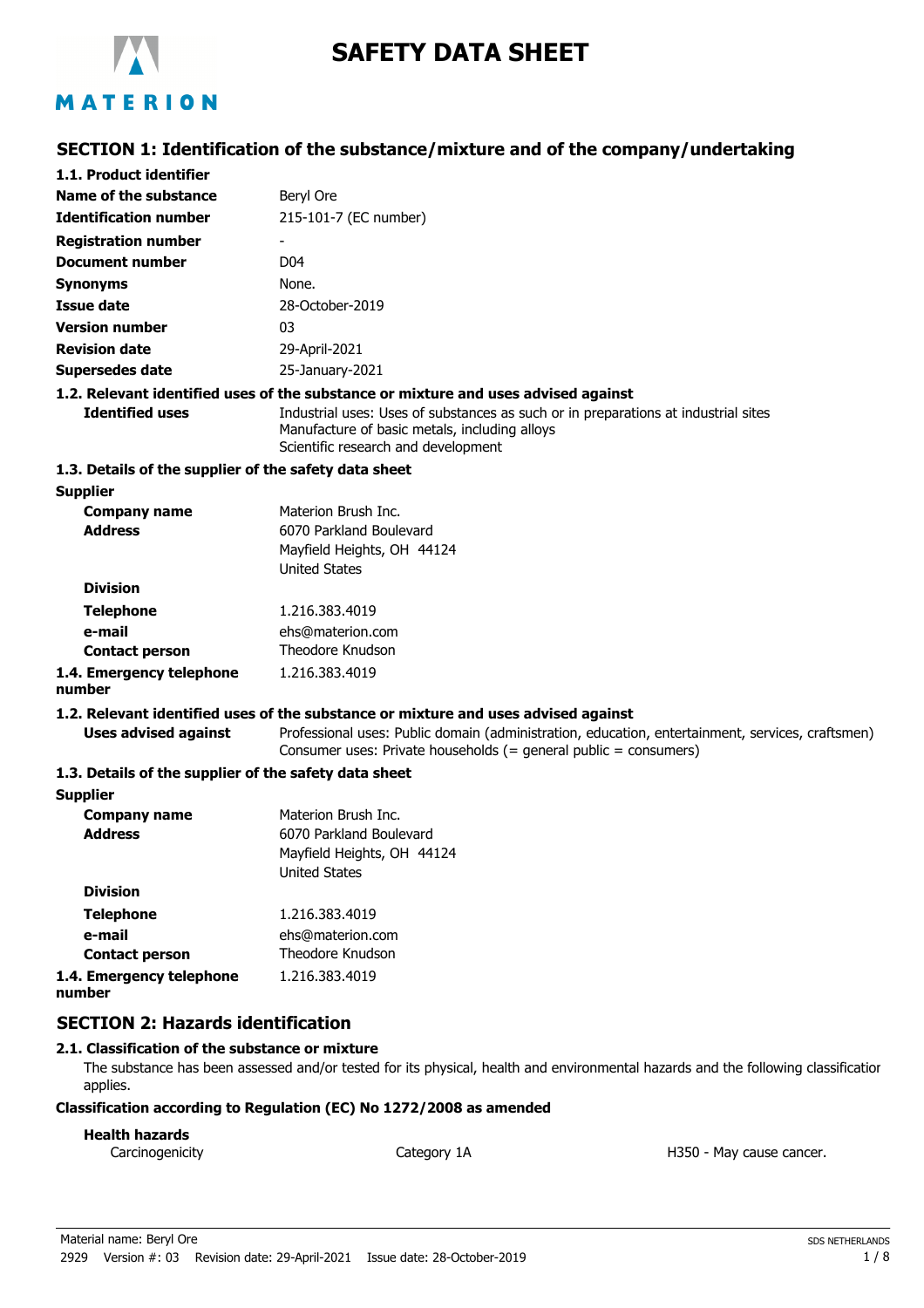**Hazard summary** May cause cancer. Prolonged exposure may cause chronic effects. The material as sold in solid form is generally not considered hazardous. However, if the process involves grinding, melting, cutting or any other process that causes a release of dust or fumes, hazardous levels of airborne particulate could be generated.

#### **2.2. Label elements**

# **Label according to Regulation (EC) No. 1272/2008 as amended**

| <b>Contains:</b>                                         | Beryl Ore                                                                                                                                                                                          |
|----------------------------------------------------------|----------------------------------------------------------------------------------------------------------------------------------------------------------------------------------------------------|
| <b>Hazard pictograms</b>                                 |                                                                                                                                                                                                    |
| <b>Signal word</b>                                       | Danger                                                                                                                                                                                             |
| <b>Hazard statements</b>                                 |                                                                                                                                                                                                    |
| H350                                                     | May cause cancer.                                                                                                                                                                                  |
| <b>Precautionary statements</b>                          |                                                                                                                                                                                                    |
| <b>Prevention</b>                                        |                                                                                                                                                                                                    |
| P <sub>201</sub><br>P <sub>202</sub><br>P <sub>280</sub> | Obtain special instructions before use.<br>Do not handle until all safety precautions have been read and understood.<br>Wear protective gloves/protective clothing/eye protection/face protection. |
| <b>Response</b>                                          |                                                                                                                                                                                                    |
| $P308 + P313$                                            | IF exposed or concerned: Get medical advice/attention.                                                                                                                                             |
| <b>Storage</b>                                           |                                                                                                                                                                                                    |
| P405                                                     | Store locked up.                                                                                                                                                                                   |
| <b>Disposal</b>                                          |                                                                                                                                                                                                    |
| P501                                                     | Dispose of contents/container in accordance with local/regional/national/international regulations.                                                                                                |
| Supplemental label<br>information                        | For further information, please contact the Product Stewardship Department at +1.216.383.4019.                                                                                                     |
| 2.3. Other hazards                                       | Not a PBT or vPvB substance or mixture.                                                                                                                                                            |
|                                                          |                                                                                                                                                                                                    |

### **SECTION 3: Composition/information on ingredients**

**3.1. Substances**

#### **General information**

| <b>Chemical name</b> | $\frac{0}{0}$                        | No.                    | CAS-No. / EC REACH Registration No. Index No. |                          | <b>Notes</b> |
|----------------------|--------------------------------------|------------------------|-----------------------------------------------|--------------------------|--------------|
| Bervl Ore            | 100                                  | 1302-52-9<br>215-101-7 | $\overline{\phantom{a}}$                      | $\overline{\phantom{0}}$ | #            |
|                      | <b>Classification:</b> Carc. 1A;H350 |                        |                                               |                          |              |

#### **SECTION 4: First aid measures**

| <b>General information</b>                                             | If exposed or concerned: get medical attention/advice. Get medical attention if symptoms occur.<br>Wash contaminated clothing before reuse.                                                                                                                                                                                                                                                                                                                                                                                             |
|------------------------------------------------------------------------|-----------------------------------------------------------------------------------------------------------------------------------------------------------------------------------------------------------------------------------------------------------------------------------------------------------------------------------------------------------------------------------------------------------------------------------------------------------------------------------------------------------------------------------------|
| 4.1. Description of first aid measures                                 |                                                                                                                                                                                                                                                                                                                                                                                                                                                                                                                                         |
| <b>Inhalation</b>                                                      | If symptoms develop move victim to fresh air. For breathing difficulties, oxygen may be necessary.<br>Breathing difficulty caused by inhalation of particulate requires immediate removal to fresh air. If<br>breathing has stopped, perform artificial respiration and obtain medical help.                                                                                                                                                                                                                                            |
| <b>Skin contact</b>                                                    | Take off contaminated clothing and wash before reuse. Thoroughly wash skin cuts or wounds to<br>remove all particulate debris from the wound. Seek medical attention for wounds that cannot be<br>thoroughly cleansed. Treat skin cuts and wounds with standard first aid practices such as<br>cleansing, disinfecting and covering to prevent wound infection and contamination before<br>continuing work. Obtain medical help for persistent irritation. Material accidentally implanted or<br>lodged under the skin must be removed. |
| Eye contact                                                            | Immediately flush eyes with plenty of water for at least 15 minutes, lifting lower and upper eyelids<br>occasionally. Get medical attention if symptoms persist.                                                                                                                                                                                                                                                                                                                                                                        |
| <b>Ingestion</b>                                                       | If swallowed, seek medical advice immediately and show this container or label. Induce vomiting<br>immediately as directed by medical personnel. Never give anything by mouth to an unconscious<br>person.                                                                                                                                                                                                                                                                                                                              |
| 4.2. Most important<br>symptoms and effects, both<br>acute and delayed | May cause allergic skin reaction. Prolonged exposure may cause chronic effects.                                                                                                                                                                                                                                                                                                                                                                                                                                                         |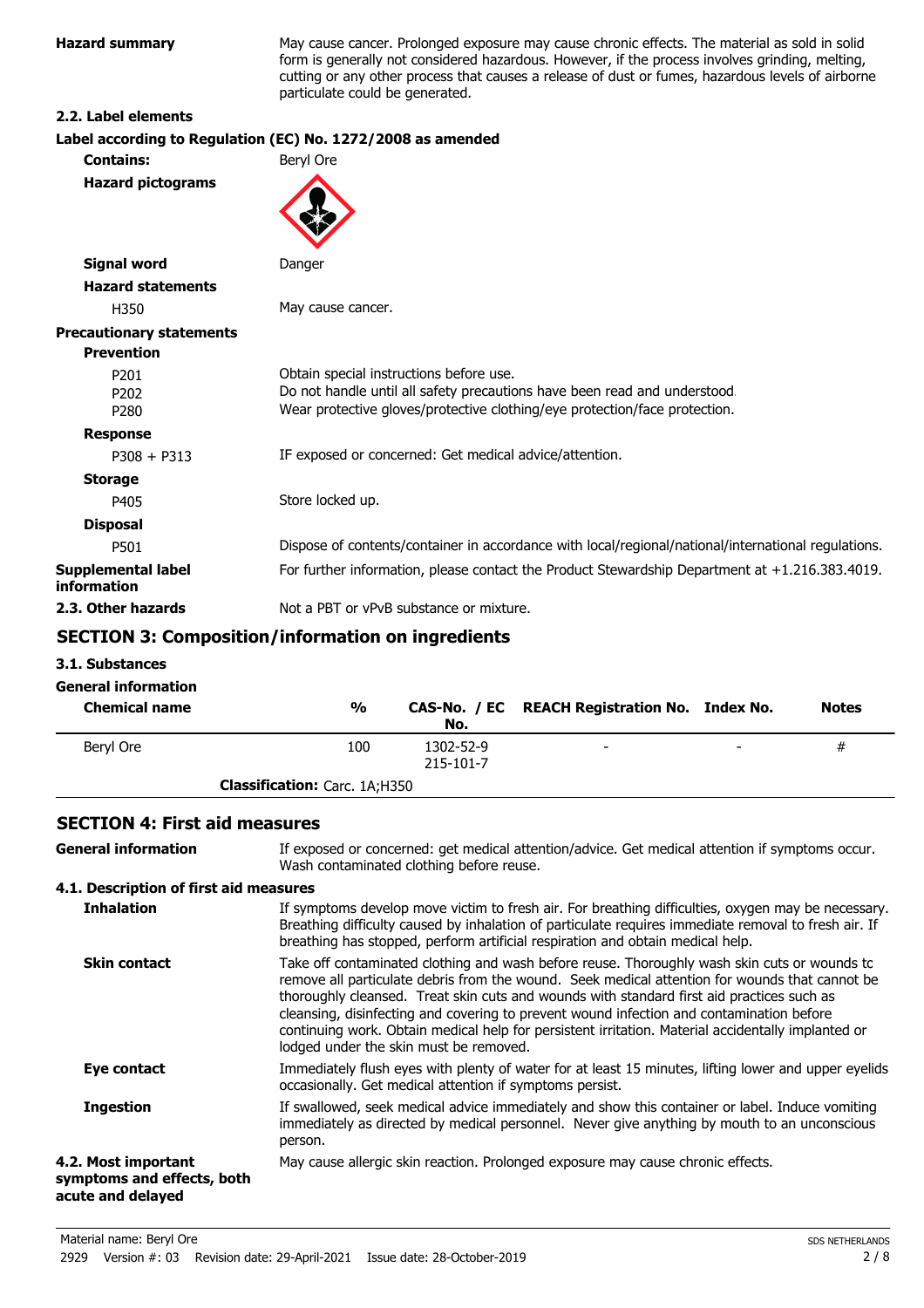| 4.3. Indication of any<br>immediate medical attention<br>and special treatment<br>needed   | Treatment of Chronic Beryllium Disease: There is no known treatment which will cure chronic<br>beryllium disease. Prednisone or other corticosteroids are the most specific treatment currently<br>available. They are directed at suppressing the immunological reaction and can be effective in<br>diminishing signs and symptoms of chronic beryllium disease. In cases where steroid therapy has<br>had only partial or minimal effectiveness, other immunosuppressive agents, such as<br>cyclophosphamide, cyclosporine, or methotrexate, have been used. In view of the potential side<br>effects of all the immunosuppressive medications, including steroids such as prednisone, they<br>should be used only under the direct care of a physician. Other treatment, such as oxygen, inhaled<br>steroids or bronchodilators, may be prescribed by some physicians and can be effective in selected<br>cases. In general, treatment is reserved for cases with significant symptoms and/or significant loss<br>of lung function. The decision about when and with what medication to treat is a judgment<br>situation for individual physicians.<br>In their 2014 official statement on the Diagnosis and Management of Beryllium Sensitivity and<br>Chronic Beryllium Disease, the American Thoracic Society states that "it seems prudent for workers |
|--------------------------------------------------------------------------------------------|---------------------------------------------------------------------------------------------------------------------------------------------------------------------------------------------------------------------------------------------------------------------------------------------------------------------------------------------------------------------------------------------------------------------------------------------------------------------------------------------------------------------------------------------------------------------------------------------------------------------------------------------------------------------------------------------------------------------------------------------------------------------------------------------------------------------------------------------------------------------------------------------------------------------------------------------------------------------------------------------------------------------------------------------------------------------------------------------------------------------------------------------------------------------------------------------------------------------------------------------------------------------------------------------------------------------------------------------------------------|
|                                                                                            | with BeS to avoid all future occupational exposure to beryllium."                                                                                                                                                                                                                                                                                                                                                                                                                                                                                                                                                                                                                                                                                                                                                                                                                                                                                                                                                                                                                                                                                                                                                                                                                                                                                             |
| <b>SECTION 5: Firefighting measures</b>                                                    |                                                                                                                                                                                                                                                                                                                                                                                                                                                                                                                                                                                                                                                                                                                                                                                                                                                                                                                                                                                                                                                                                                                                                                                                                                                                                                                                                               |
| <b>General fire hazards</b>                                                                | No unusual fire or explosion hazards noted.                                                                                                                                                                                                                                                                                                                                                                                                                                                                                                                                                                                                                                                                                                                                                                                                                                                                                                                                                                                                                                                                                                                                                                                                                                                                                                                   |
| 5.1. Extinguishing media<br>Suitable extinguishing<br>media                                | Water fog. Foam. Dry chemical powder. Carbon dioxide (CO2).                                                                                                                                                                                                                                                                                                                                                                                                                                                                                                                                                                                                                                                                                                                                                                                                                                                                                                                                                                                                                                                                                                                                                                                                                                                                                                   |
| <b>Unsuitable extinguishing</b><br>media                                                   | Do not use water jet as an extinguisher, as this will spread the fire.                                                                                                                                                                                                                                                                                                                                                                                                                                                                                                                                                                                                                                                                                                                                                                                                                                                                                                                                                                                                                                                                                                                                                                                                                                                                                        |
| 5.2. Special hazards arising<br>from the substance or<br>mixture                           | During fire, gases hazardous to health may be formed.                                                                                                                                                                                                                                                                                                                                                                                                                                                                                                                                                                                                                                                                                                                                                                                                                                                                                                                                                                                                                                                                                                                                                                                                                                                                                                         |
| 5.3. Advice for firefighters<br><b>Special protective</b><br>equipment for<br>firefighters | Self-contained breathing apparatus and full protective clothing must be worn in case of fire.                                                                                                                                                                                                                                                                                                                                                                                                                                                                                                                                                                                                                                                                                                                                                                                                                                                                                                                                                                                                                                                                                                                                                                                                                                                                 |
| <b>Special firefighting</b><br>procedures                                                  | Use water spray to cool unopened containers.                                                                                                                                                                                                                                                                                                                                                                                                                                                                                                                                                                                                                                                                                                                                                                                                                                                                                                                                                                                                                                                                                                                                                                                                                                                                                                                  |
| <b>Specific methods</b>                                                                    | Use standard firefighting procedures and consider the hazards of other involved materials.                                                                                                                                                                                                                                                                                                                                                                                                                                                                                                                                                                                                                                                                                                                                                                                                                                                                                                                                                                                                                                                                                                                                                                                                                                                                    |
| <b>SECTION 6: Accidental release measures</b>                                              |                                                                                                                                                                                                                                                                                                                                                                                                                                                                                                                                                                                                                                                                                                                                                                                                                                                                                                                                                                                                                                                                                                                                                                                                                                                                                                                                                               |
|                                                                                            | 6.1. Personal precautions, protective equipment and emergency procedures                                                                                                                                                                                                                                                                                                                                                                                                                                                                                                                                                                                                                                                                                                                                                                                                                                                                                                                                                                                                                                                                                                                                                                                                                                                                                      |
| personnel                                                                                  | For non-emergency Keep unnecessary personnel away. Keep people away from and upwind of spill/leak. Wear<br>appropriate protective equipment and clothing during clean-up. Ensure adequate ventilation. Local<br>authorities should be advised if significant spillages cannot be contained. For personal protection,<br>see section 8 of the SDS.                                                                                                                                                                                                                                                                                                                                                                                                                                                                                                                                                                                                                                                                                                                                                                                                                                                                                                                                                                                                             |
| For emergency<br>responders                                                                | Keep unnecessary personnel away. Use personal protection recommended in Section 8 of the SDS.                                                                                                                                                                                                                                                                                                                                                                                                                                                                                                                                                                                                                                                                                                                                                                                                                                                                                                                                                                                                                                                                                                                                                                                                                                                                 |
| <b>6.2. Environmental</b><br>precautions                                                   | Avoid discharge into drains, water courses or onto the ground.                                                                                                                                                                                                                                                                                                                                                                                                                                                                                                                                                                                                                                                                                                                                                                                                                                                                                                                                                                                                                                                                                                                                                                                                                                                                                                |
| 6.3. Methods and material for<br>containment and cleaning up                               | Stop the flow of material, if this is without risk. Following product recovery, flush area with water.<br>Put material in suitable, covered, labeled containers.                                                                                                                                                                                                                                                                                                                                                                                                                                                                                                                                                                                                                                                                                                                                                                                                                                                                                                                                                                                                                                                                                                                                                                                              |
| 6.4. Reference to other<br>sections                                                        | For personal protection, see section 8. For waste disposal, see section 13.                                                                                                                                                                                                                                                                                                                                                                                                                                                                                                                                                                                                                                                                                                                                                                                                                                                                                                                                                                                                                                                                                                                                                                                                                                                                                   |
| <b>SECTION 7: Handling and storage</b>                                                     |                                                                                                                                                                                                                                                                                                                                                                                                                                                                                                                                                                                                                                                                                                                                                                                                                                                                                                                                                                                                                                                                                                                                                                                                                                                                                                                                                               |
| 7.1. Precautions for safe<br>handling                                                      | Obtain special instructions before use. Do not handle until all safety precautions have been read<br>and understood. Avoid prolonged exposure. Should be handled in closed systems, if possible.<br>Provide adequate ventilation. Wear appropriate personal protective equipment. Observe good<br>industrial hygiene practices.                                                                                                                                                                                                                                                                                                                                                                                                                                                                                                                                                                                                                                                                                                                                                                                                                                                                                                                                                                                                                               |
| 7.2. Conditions for safe<br>storage, including any<br>incompatibilities                    | Store locked up. Store in tightly closed container. Store away from incompatible materials (see<br>Section 10 of the SDS).                                                                                                                                                                                                                                                                                                                                                                                                                                                                                                                                                                                                                                                                                                                                                                                                                                                                                                                                                                                                                                                                                                                                                                                                                                    |
| 7.3. Specific end use(s)                                                                   | Not available.                                                                                                                                                                                                                                                                                                                                                                                                                                                                                                                                                                                                                                                                                                                                                                                                                                                                                                                                                                                                                                                                                                                                                                                                                                                                                                                                                |
|                                                                                            | <b>SECTION 8: Exposure controls/personal protection</b>                                                                                                                                                                                                                                                                                                                                                                                                                                                                                                                                                                                                                                                                                                                                                                                                                                                                                                                                                                                                                                                                                                                                                                                                                                                                                                       |
| 8.1. Control parameters                                                                    |                                                                                                                                                                                                                                                                                                                                                                                                                                                                                                                                                                                                                                                                                                                                                                                                                                                                                                                                                                                                                                                                                                                                                                                                                                                                                                                                                               |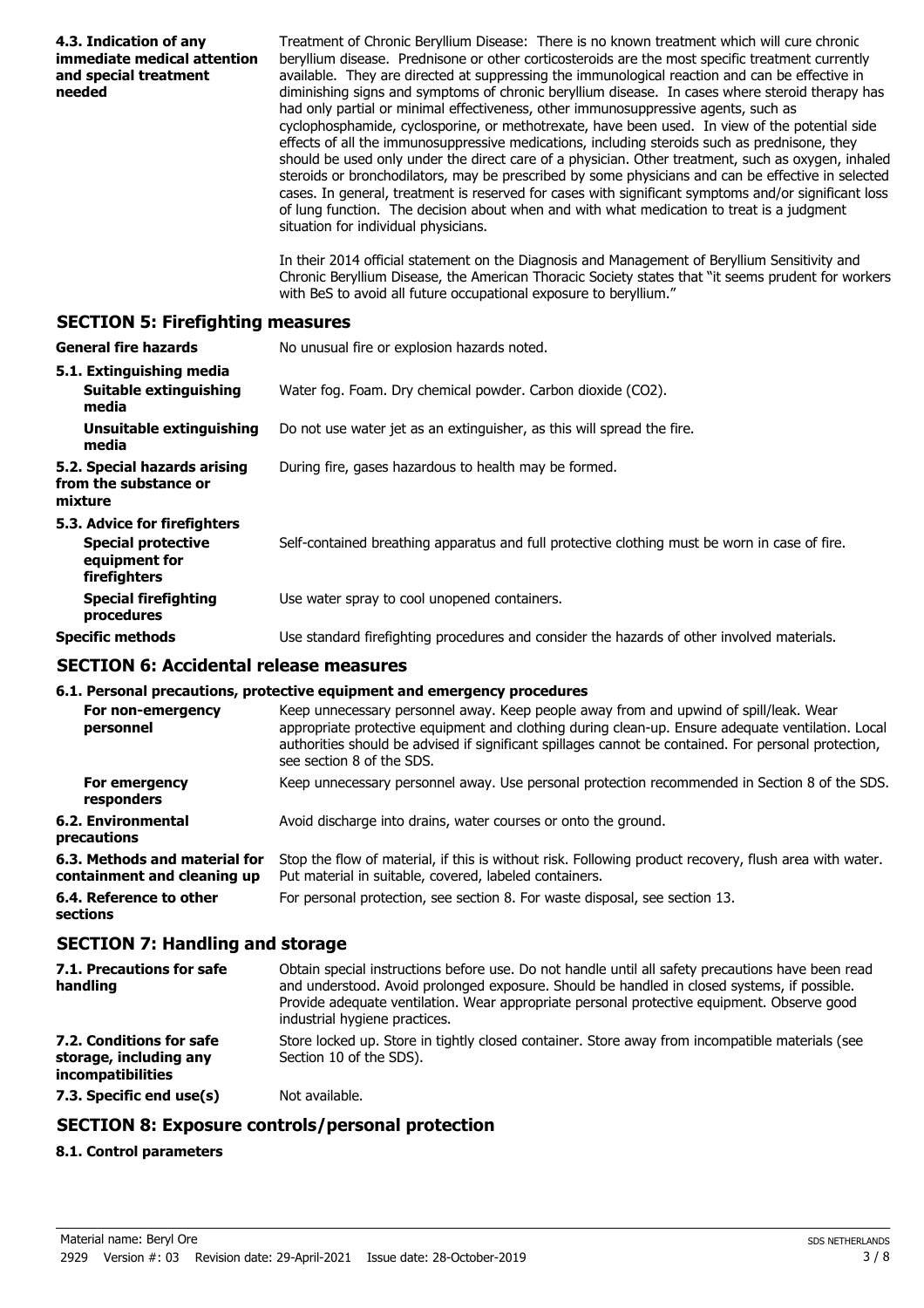| <b>Material</b>                                      | EU. OELs, Directive 2004/37/EC on carcinogen and mutagens from Annex III, Part A<br><b>Type</b>                                                                                                                                                                                                                                                                                                                                                                                                                                                                                                                                                                                                                                              | Value        | Form                |  |
|------------------------------------------------------|----------------------------------------------------------------------------------------------------------------------------------------------------------------------------------------------------------------------------------------------------------------------------------------------------------------------------------------------------------------------------------------------------------------------------------------------------------------------------------------------------------------------------------------------------------------------------------------------------------------------------------------------------------------------------------------------------------------------------------------------|--------------|---------------------|--|
| Beryl Ore (CAS 1302-52-9)                            | <b>TWA</b>                                                                                                                                                                                                                                                                                                                                                                                                                                                                                                                                                                                                                                                                                                                                   | 0,0002 mg/m3 | Inhalable fraction. |  |
| <b>Biological limit values</b>                       | No biological exposure limits noted for the ingredient(s).                                                                                                                                                                                                                                                                                                                                                                                                                                                                                                                                                                                                                                                                                   |              |                     |  |
| <b>Recommended monitoring</b><br>procedures          | VENTILATION: Good general ventilation (typically 10 air changes per hour) should be used.<br>Ventilation rates should be matched to conditions. If applicable, use process enclosures, local<br>exhaust ventilation, or other engineering controls to maintain airborne levels below recommended<br>exposure limits. If exposure limits have not been established, maintain airborne levels to an<br>acceptable level.                                                                                                                                                                                                                                                                                                                       |              |                     |  |
|                                                      | Whenever possible, the use of local exhaust ventilation or other engineering controls is the<br>preferred method of controlling exposure to airborne particulate. Where utilized, exhaust inlets to<br>the ventilation system must be positioned as close as possible to the source of airborne generation.<br>Avoid disruption of the airflow in the area of a local exhaust inlet by equipment such as a<br>man-cooling fan. Check ventilation equipment regularly to ensure it is functioning properly. Provide<br>training on the use and operation of ventilation to all users. Use qualified professionals to design<br>and install ventilation systems.                                                                               |              |                     |  |
|                                                      | WET METHODS: Machining operations are usually performed under a liquid lubricant/coolant flood<br>which assists in reducing airborne particulate. However, the cycling through of machine coolant<br>containing finely divided particulate in suspension can result in the concentration building to a point<br>where the particulate may become airborne during use. Certain processes such as sanding and<br>grinding may require complete hooded containment and local exhaust ventilation. Prevent coolant<br>from splashing onto floor areas, external structures or operators' clothing. Utilize a coolant filtering<br>system to remove particulate from the coolant.                                                                 |              |                     |  |
|                                                      | WORK PRACTICES: Develop work practices and procedures that prevent particulate from coming<br>in contact with worker skin, hair, or personal clothing. If work practices and/or procedures are<br>ineffective in controlling airborne exposure or visual particulate from deposition on skin, hair, or<br>clothing, provide appropriate cleaning/washing facilities. Procedures should be written that clearly<br>communicate the facility's requirements for protective clothing and personal hygiene. These<br>clothing and personal hygiene requirements help keep particulate from being spread to<br>non-production areas or from being taken home by the worker. Never use compressed air to clean<br>work clothing or other surfaces. |              |                     |  |
|                                                      | Fabrication processes may leave a residue of particulate on the surface of parts, products or<br>equipment that could result in employee exposure during subsequent material handling activities.<br>As necessary, clean loose particulate from parts between processing steps. As a standard hygiene<br>practice, wash hands before eating or smoking.                                                                                                                                                                                                                                                                                                                                                                                      |              |                     |  |
|                                                      | HOUSEKEEPING: Use vacuum and wet cleaning methods for particulate removal from surfaces. Be<br>certain to de-energize electrical systems, as necessary, before beginning wet cleaning. Use vacuum<br>cleaners with high efficiency particulate air (HEPA). Do not use compressed air, brooms, or<br>conventional vacuum cleaners to remove particulate from surfaces as this activity can result in<br>elevated exposures to airborne particulate. Follow the manufacturer's instructions when performing<br>maintenance on HEPA filtered vacuums used to clean hazardous materials.                                                                                                                                                         |              |                     |  |
| Derived no effect levels<br>(DNELs)                  | Not available.                                                                                                                                                                                                                                                                                                                                                                                                                                                                                                                                                                                                                                                                                                                               |              |                     |  |
| <b>Predicted no effect</b><br>concentrations (PNECs) | Not available.                                                                                                                                                                                                                                                                                                                                                                                                                                                                                                                                                                                                                                                                                                                               |              |                     |  |
| 8.2. Exposure controls                               |                                                                                                                                                                                                                                                                                                                                                                                                                                                                                                                                                                                                                                                                                                                                              |              |                     |  |
| <b>Appropriate engineering</b><br>controls           | Ensure adequate ventilation, especially in confined areas.                                                                                                                                                                                                                                                                                                                                                                                                                                                                                                                                                                                                                                                                                   |              |                     |  |
|                                                      | Individual protection measures, such as personal protective equipment                                                                                                                                                                                                                                                                                                                                                                                                                                                                                                                                                                                                                                                                        |              |                     |  |
| <b>General information</b>                           | Not available.                                                                                                                                                                                                                                                                                                                                                                                                                                                                                                                                                                                                                                                                                                                               |              |                     |  |
| <b>Eye/face protection</b>                           | Wear approved safety glasses, goggles, face shield and/or welder's helmet when risk of eye injury<br>is present, particularly during operations that generate dust, mist or fume.                                                                                                                                                                                                                                                                                                                                                                                                                                                                                                                                                            |              |                     |  |
| <b>Skin protection</b>                               |                                                                                                                                                                                                                                                                                                                                                                                                                                                                                                                                                                                                                                                                                                                                              |              |                     |  |
| - Hand protection                                    | Wear gloves to prevent contact with particulate or solutions. Wear gloves to prevent metal cuts and<br>skin abrasions during handling.                                                                                                                                                                                                                                                                                                                                                                                                                                                                                                                                                                                                       |              |                     |  |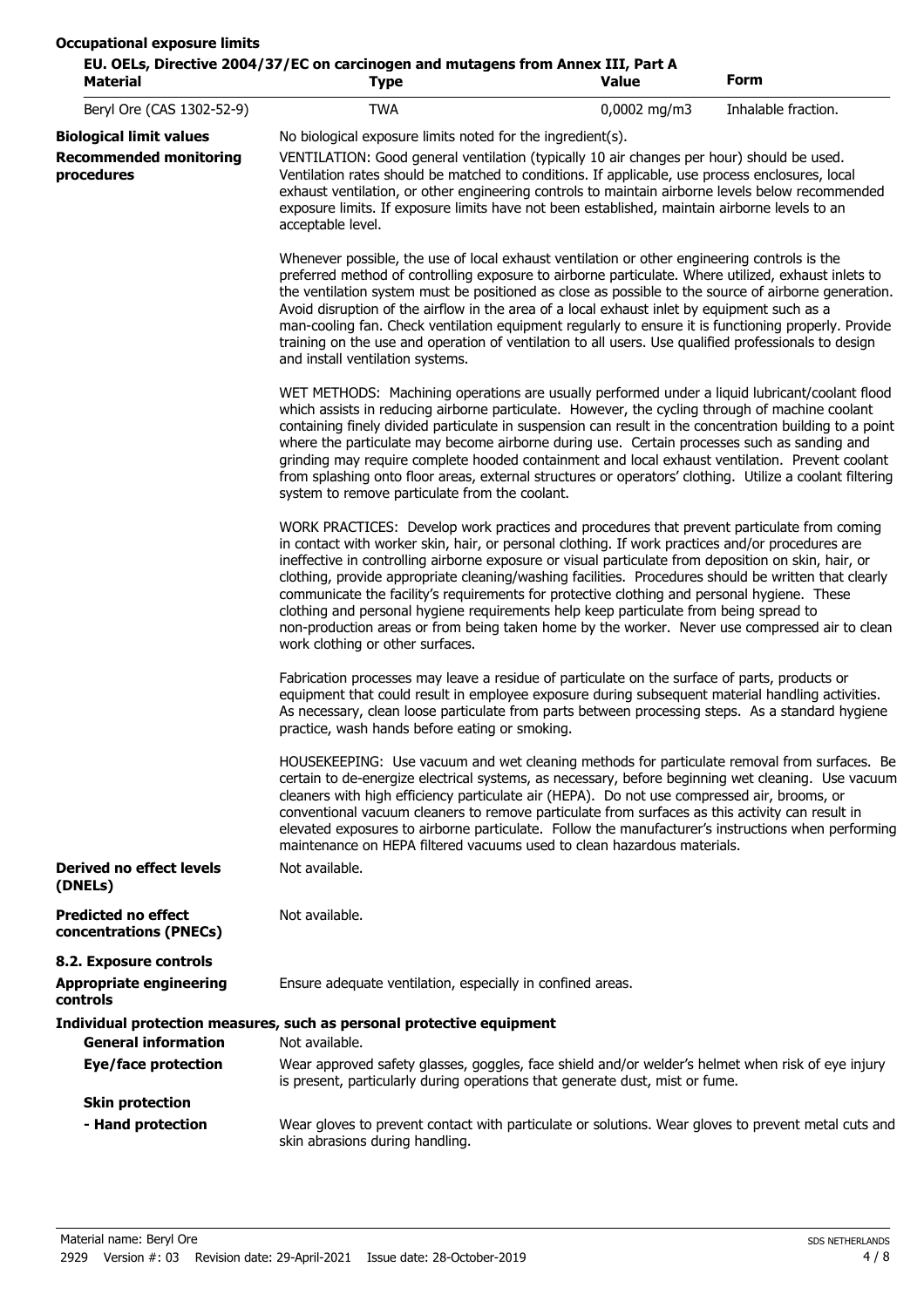| - Other                                          | Personal protection equipment should be chosen according to the CEN standards and in discussion<br>with the supplier of the personal protective equipment. Protective overgarments or work clothing<br>must be worn by persons who may become contaminated with particulate during activities. Skin<br>contact with this material may cause, in some sensitive individuals, an allergic dermal response.<br>Particulate that becomes lodged under the skin has the potential to induce sensitization and skin<br>lesions.                                                                                                                                                                                                                                                                |
|--------------------------------------------------|------------------------------------------------------------------------------------------------------------------------------------------------------------------------------------------------------------------------------------------------------------------------------------------------------------------------------------------------------------------------------------------------------------------------------------------------------------------------------------------------------------------------------------------------------------------------------------------------------------------------------------------------------------------------------------------------------------------------------------------------------------------------------------------|
| <b>Respiratory protection</b>                    | When airborne exposures exceed or have the potential to exceed the occupational exposure limits,<br>approved respirators must be used as specified by an Industrial Hygienist or other qualified<br>professional. Respirator users must be medically evaluated to determine if they are physically<br>capable of wearing a respirator. Quantitative and/or qualitative fit testing and respirator training<br>must be satisfactorily completed by all personnel prior to respirator use. Users of tight fitting<br>respirators must be clean shaven on those areas of the face where the respirator seal contacts the<br>face. Use pressure-demand airline respirators when performing jobs with high potential exposures<br>such as changing filters in a baghouse air cleaning device. |
| <b>Thermal hazards</b>                           | Not applicable.                                                                                                                                                                                                                                                                                                                                                                                                                                                                                                                                                                                                                                                                                                                                                                          |
| <b>Hygiene measures</b>                          | Handle in accordance with good industrial hygiene and safety practices.                                                                                                                                                                                                                                                                                                                                                                                                                                                                                                                                                                                                                                                                                                                  |
| <b>Environmental exposure</b><br><b>controls</b> | Environmental manager must be informed of all major releases.                                                                                                                                                                                                                                                                                                                                                                                                                                                                                                                                                                                                                                                                                                                            |

# **SECTION 9: Physical and chemical properties**

# **9.1. Information on basic physical and chemical properties**

| <b>Appearance</b>                                   |                                     |
|-----------------------------------------------------|-------------------------------------|
| <b>Physical state</b>                               | Solid.                              |
| Form                                                | Hexagonal prisms                    |
| <b>Colour</b>                                       | Various.                            |
| Odour                                               | None.                               |
| <b>Odour threshold</b>                              | Not applicable.                     |
| рH                                                  | Not applicable.                     |
| <b>Melting point/freezing point</b>                 | 1650 °C (3002 °F) / Not applicable. |
| Initial boiling point and<br>boiling range          | Not applicable.                     |
| Flash point                                         | Not applicable.                     |
| <b>Evaporation rate</b>                             | Not applicable.                     |
| <b>Flammability (solid, gas)</b>                    | None known.                         |
| <b>Upper/lower flammability or explosive limits</b> |                                     |
| <b>Flammability limit - lower</b><br>(%)            | Not applicable.                     |
| Flammability limit -<br>upper $(\%)$                | Not applicable.                     |
| <b>Explosive limit - lower (</b><br>%)              | Not applicable.                     |
| <b>Explosive limit - upper</b><br>(%)               | Not applicable.                     |
| <b>Vapour pressure</b>                              | Not applicable.                     |
| <b>Vapour density</b>                               | Not applicable.                     |
| <b>Relative density</b>                             | Not applicable.                     |
| Solubility(ies)                                     |                                     |
| <b>Solubility (water)</b>                           | Insoluble.                          |
| Solubility (other)                                  | Soluble in acids and strong bases   |
| <b>Partition coefficient</b><br>(n-octanol/water)   | Not applicable.                     |
| <b>Auto-ignition temperature</b>                    | Not applicable.                     |
| <b>Decomposition temperature</b>                    | Not applicable.                     |
| <b>Viscosity</b>                                    | Not applicable.                     |
| <b>Explosive properties</b>                         | Not explosive.                      |
| <b>Oxidising properties</b>                         | Not oxidising.                      |
| 9.2. Other information                              |                                     |
| <b>Density</b>                                      | 2,64 g/cm3 estimated                |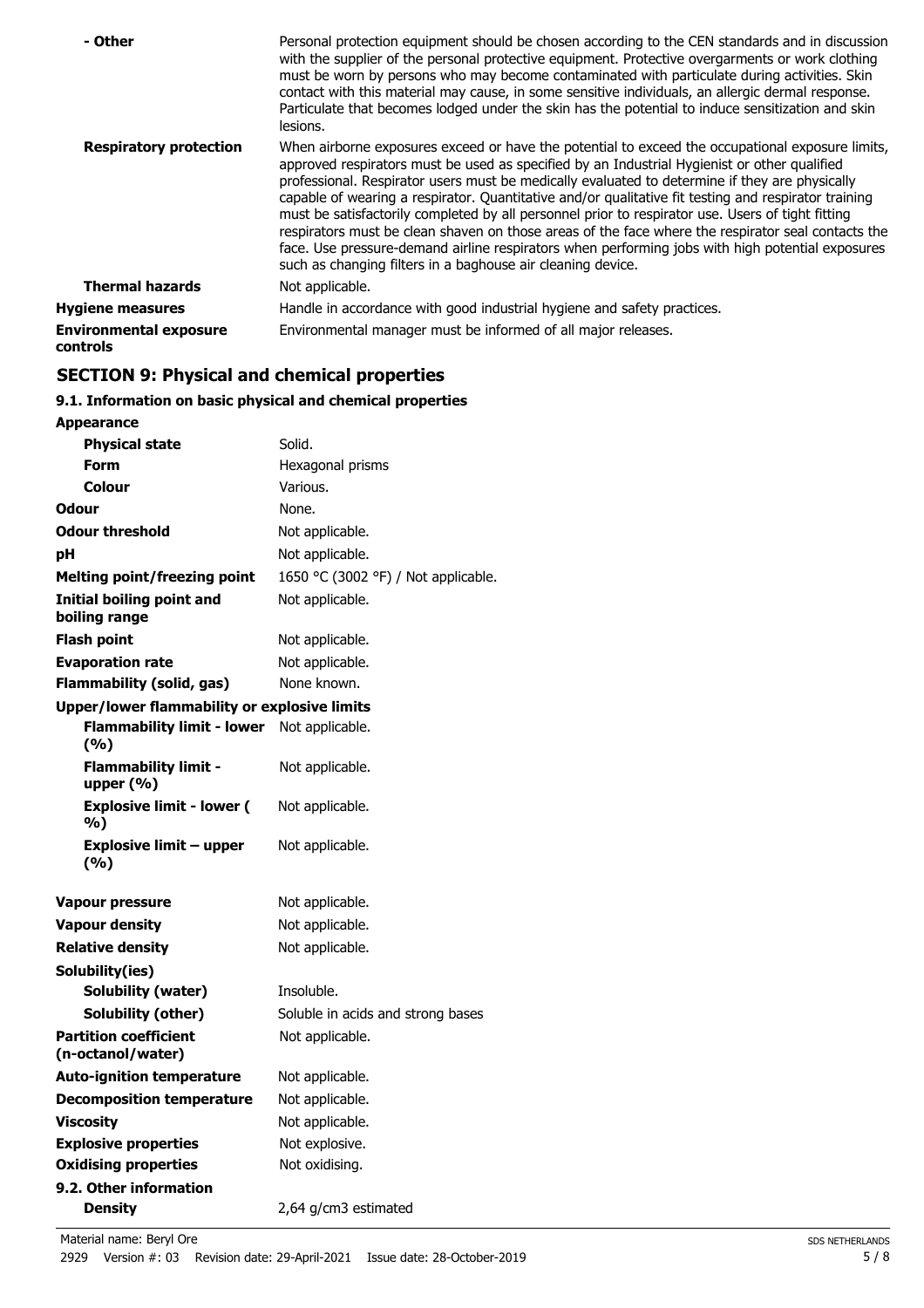| Molecular formula       | Al2-018-Si6,3Be |
|-------------------------|-----------------|
| <b>Molecular weight</b> | 537,5 g/mol     |

# **SECTION 10: Stability and reactivity**

| 10.1. Reactivity                            | The product is stable and non-reactive under normal conditions of use, storage and transport.                              |
|---------------------------------------------|----------------------------------------------------------------------------------------------------------------------------|
| 10.2. Chemical stability                    | Material is stable under normal conditions.                                                                                |
| 10.3. Possibility of hazardous<br>reactions | No dangerous reaction known under conditions of normal use.                                                                |
| 10.4. Conditions to avoid                   | Keep away from heat, hot surfaces, sparks, open flames and other ignition sources. Contact with<br>incompatible materials. |
| 10.5. Incompatible materials                | Strong oxidising agents.                                                                                                   |
| 10.6. Hazardous<br>decomposition products   | No hazardous decomposition products are known.                                                                             |

# **SECTION 11: Toxicological information**

| SLCTION II. TOXICOlOGICAI IIIIOHIAGUUI                |                                                                                                                          |  |  |
|-------------------------------------------------------|--------------------------------------------------------------------------------------------------------------------------|--|--|
| <b>General information</b>                            | Occupational exposure to the substance or mixture may cause adverse effects.                                             |  |  |
| <b>Information on likely routes of exposure</b>       |                                                                                                                          |  |  |
| <b>Inhalation</b>                                     | Prolonged inhalation may be harmful.                                                                                     |  |  |
| <b>Skin contact</b>                                   | No adverse effects due to skin contact are expected.                                                                     |  |  |
| Eye contact                                           | Direct contact with eyes may cause temporary irritation.                                                                 |  |  |
| <b>Ingestion</b>                                      | May cause discomfort if swallowed. However, ingestion is not likely to be a primary route of<br>occupational exposure.   |  |  |
| <b>Symptoms</b>                                       | Exposure may cause temporary irritation, redness, or discomfort.                                                         |  |  |
| 11.1. Information on toxicological effects            |                                                                                                                          |  |  |
| <b>Acute toxicity</b>                                 | Not known.                                                                                                               |  |  |
| <b>Skin corrosion/irritation</b>                      | Due to partial or complete lack of data the classification is not possible.                                              |  |  |
| Serious eye damage/eye<br>irritation                  | Due to partial or complete lack of data the classification is not possible.                                              |  |  |
| <b>Respiratory sensitisation</b>                      | Due to partial or complete lack of data the classification is not possible.                                              |  |  |
| <b>Skin sensitisation</b>                             | Due to partial or complete lack of data the classification is not possible.                                              |  |  |
| <b>Germ cell mutagenicity</b>                         | Due to partial or complete lack of data the classification is not possible.                                              |  |  |
| Carcinogenicity                                       | May cause cancer.                                                                                                        |  |  |
|                                                       | <b>IARC Monographs. Overall Evaluation of Carcinogenicity</b>                                                            |  |  |
| Beryl Ore (CAS 1302-52-9)                             | 1 Carcinogenic to humans.                                                                                                |  |  |
| <b>Reproductive toxicity</b>                          | Due to partial or complete lack of data the classification is not possible.                                              |  |  |
| Specific target organ toxicity<br>- single exposure   | Due to partial or complete lack of data the classification is not possible.                                              |  |  |
| Specific target organ toxicity<br>- repeated exposure | Due to partial or complete lack of data the classification is not possible.                                              |  |  |
| <b>Aspiration hazard</b>                              | Due to partial or complete lack of data the classification is not possible.                                              |  |  |
| Mixture versus substance<br>information               | No information available.                                                                                                |  |  |
| <b>Other information</b>                              | Not available.                                                                                                           |  |  |
| <b>SECTION 12: Ecological information</b>             |                                                                                                                          |  |  |
| 12.1. Toxicity                                        | Due to partial or complete lack of data the classification for hazardous to the aquatic environment,<br>is not possible. |  |  |
| 12.2. Persistence and<br>degradability                | No data is available on the degradability of this substance.                                                             |  |  |
| 12.3. Bioaccumulative<br>potential                    | No data available.                                                                                                       |  |  |

Not available.

**Partition coefficient n-octanol/water (log Kow)**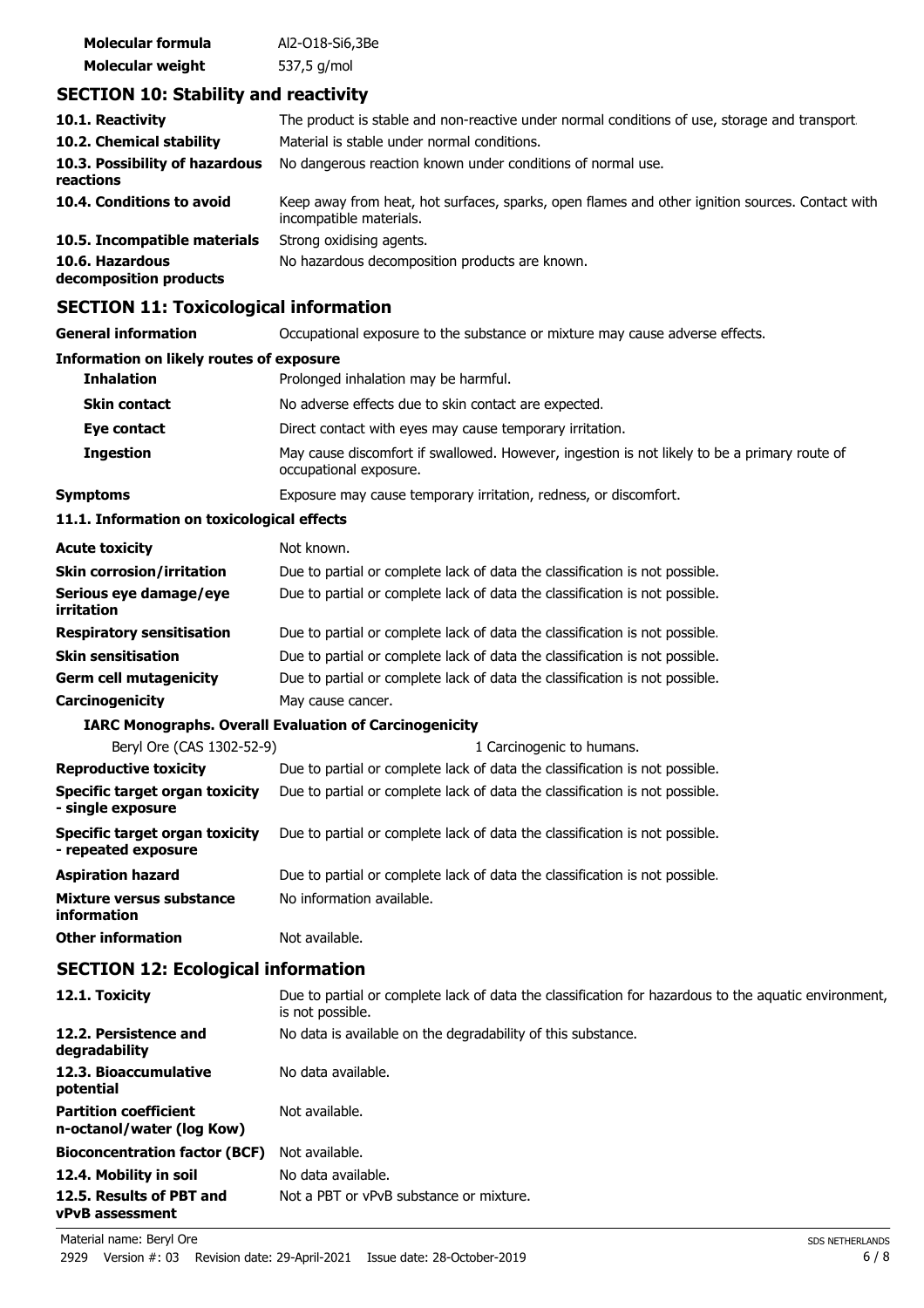# **SECTION 13: Disposal considerations**

#### **13.1. Waste treatment methods**

| <b>Residual waste</b>                                                | Dispose of in accordance with local regulations. Empty containers or liners may retain some product<br>residues. This material and its container must be disposed of in a safe manner (see: Disposal<br>instructions).                                |
|----------------------------------------------------------------------|-------------------------------------------------------------------------------------------------------------------------------------------------------------------------------------------------------------------------------------------------------|
| <b>Contaminated packaging</b>                                        | Since emptied containers may retain product residue, follow label warnings even after container is<br>emptied. Empty containers should be taken to an approved waste handling site for recycling or<br>disposal.                                      |
| <b>EU waste code</b>                                                 | The Waste code should be assigned in discussion between the user, the producer and the waste<br>disposal company.                                                                                                                                     |
| <b>Disposal</b><br>methods/information<br><b>Special precautions</b> | Collect and reclaim or dispose in sealed containers at licensed waste disposal site. Dispose of<br>contents/container in accordance with local/regional/national/international regulations.<br>Dispose in accordance with all applicable regulations. |
|                                                                      |                                                                                                                                                                                                                                                       |

# **SECTION 14: Transport information**

#### **ADR**

14.1. - 14.6.: Not regulated as dangerous goods.

**RID**

14.1. - 14.6.: Not regulated as dangerous goods.

#### **ADN**

14.1. - 14.6.: Not regulated as dangerous goods.

#### **IATA**

14.1. - 14.6.: Not regulated as dangerous goods.

#### **IMDG**

14.1. - 14.6.: Not regulated as dangerous goods.

### **SECTION 15: Regulatory information**

#### **15.1. Safety, health and environmental regulations/legislation specific for the substance or mixture**

#### **EU regulations**

**Regulation (EC) No. 1005/2009 on substances that deplete the ozone layer, Annex I and II, as amended** Not listed.

**Regulation (EU) 2019/1021 On persistent organic pollutants (recast), as amended**

Not listed.

**Regulation (EU) No. 649/2012 concerning the export and import of dangerous chemicals, Annex I, Part 1 as amended**

Not listed.

**Regulation (EU) No. 649/2012 concerning the export and import of dangerous chemicals, Annex I, Part 2 as amended**

Not listed.

**Regulation (EU) No. 649/2012 concerning the export and import of dangerous chemicals, Annex I, Part 3 as amended**

Not listed.

**Regulation (EU) No. 649/2012 concerning the export and import of dangerous chemicals, Annex V as amended** Not listed.

**Regulation (EC) No. 166/2006 Annex II Pollutant Release and Transfer Registry, as amended** Not listed.

#### **Regulation (EC) No. 1907/2006, REACH Article 59(10) Candidate List as currently published by ECHA** Not listed.

#### **Authorisations**

#### **Regulation (EC) No. 1907/2006, REACH Annex XIV Substances subject to authorization, as amended** Not listed.

#### **Restrictions on use**

**Regulation (EC) No. 1907/2006, REACH Annex XVII Substances subject to restriction on marketing and use as amended**

Not listed.